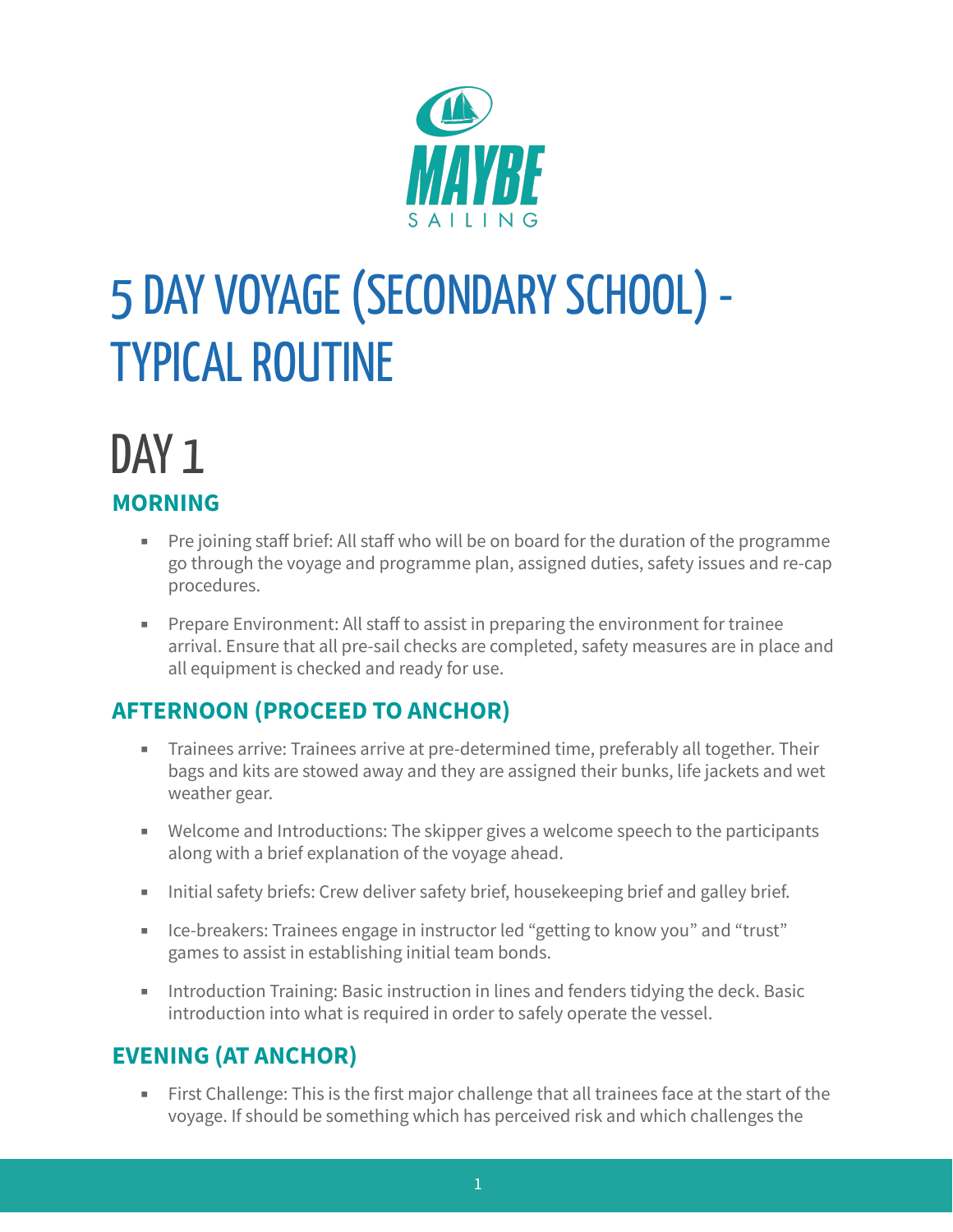participants to face their fears in a safe environment. It should serve to identify any potential issues prior to going to sea. A good example of this challenge is going out onto the bow sprit or navigating a round of the boat whilst remaining clipped on.

■ Goal Setting: This is a chance for the new team/watch to set the tone for the up and coming voyage. By setting group and individual goals during this period, they will be able to have a guide that can be called upon during the debriefs to come as well as a reminder of what they hope to achieve during the voyage.

# DAY<sub>2</sub>

# **MORNING (AT ANCHOR)**

- Morning Brief: A daily event that brings all trainees and staff together to go through the plan for the day. Should be fun and entertaining as well as informative. On the first day may include information on the do's and don't's of the vessel.
- Cleaning stations/happy hour: Another daily event that serves multiple purposes. Not only does it help keep the vessel clean and hygienic, but is also provides the opportunity for trainees to mix into new groups temporarily to help foster inter-watch relations, and it provides a manual labour aspect which helps focus the mind and overcome issues such as seasickness or issues adjusting to the environment.
- **EXECT** Instruction and Training: Participants begin to learn-the-ropes. Aspects of operating the vessel are passed on primarily through instructor led training which is repeated as much as possible to help in retention.
- Watch Keeping: Trainees are instructed in active watch keeping duties which may include; look outs, helming, navigation, rounds, watch hand-over, etc…

### **AFTERNOON (PROCEED TO SEA)**

- **EXEDENT IN** Instruction and training: further instruction as per morning.
- Competitive learning games: Games such as rope-races to help assist in retention of knowledge, foster team bonding and provide a goal to achieve (i.e. winning).

# **EVENING (AT SEA)**

**EXED Initial Evening Training and Watch Duties: Watches are taken through the skills and** routines required to operate the vessel safely at night. This could include active watch keeping (as above) which could include night time rounds, lights and recognition etc… Evening watches also provide a great opportunity to continue to get to know each other and gain a deeper understanding of each other as well as providing a venue for a debrief to the day's activities.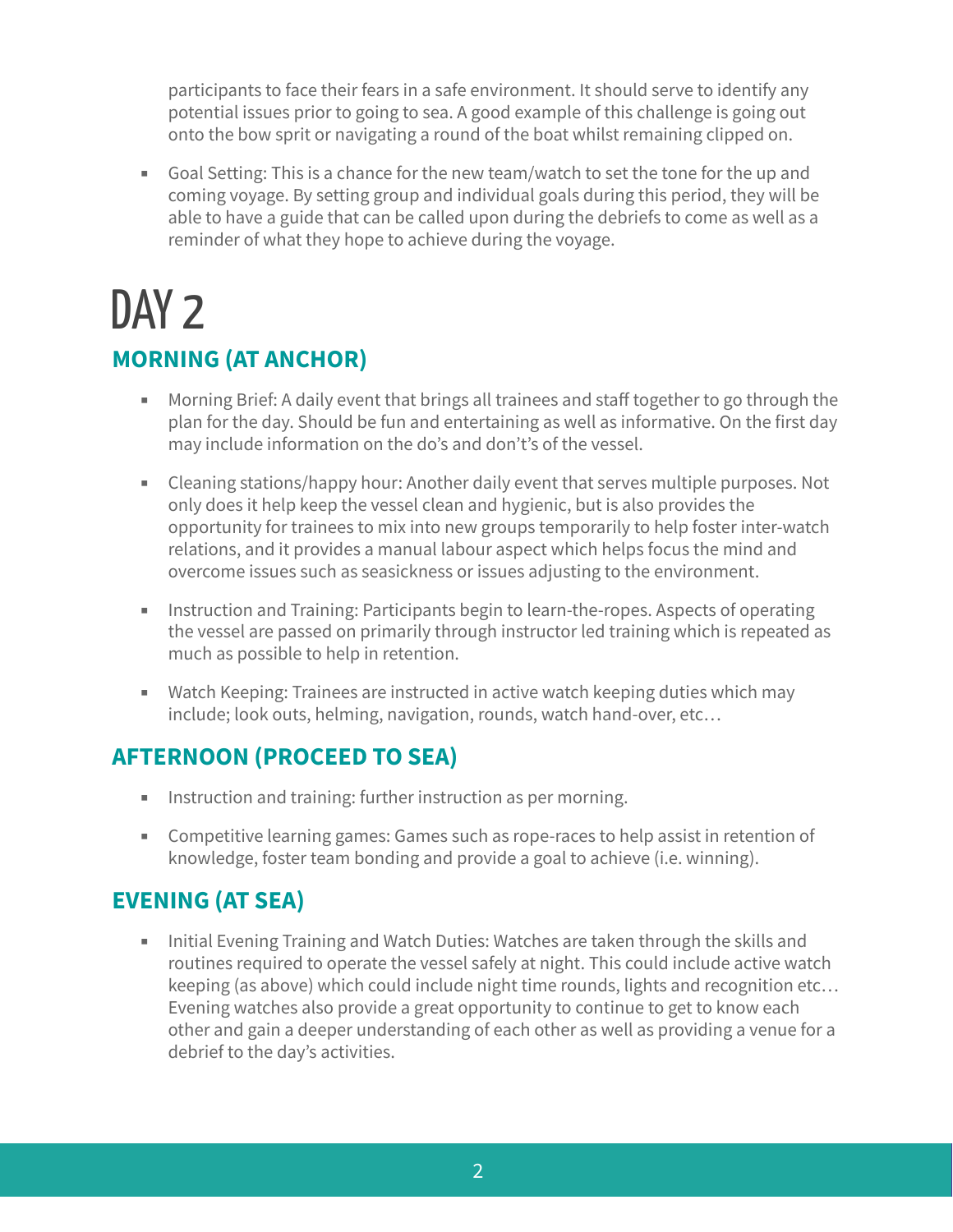■ Further Challenges: Evening watches are the perfect time to further challenge the trainees now that they are at sea and have gained some further instruction in the operation of the boat. Challenges could include going out on the bow sprit whilst underway or setting and furling sails on deck at night.

# Day 3

# **MORNING**

- Morning brief: As before
- Cleaning stations/happy hour: As before
- **EXEDENTIFY Instruction and Training. As the voyage progresses, instruction and training should** move from instructor led through to self-instruction. Training should aim to cover as much of the operations of the boat as possible. This could include; sail handling, setting and furling, deck safety, helming, navigation, tacking, emergency practice procedures, etc…
- Presentation: Where possible formal presentations should be given to the participants. This provides additional theoretical background to what they are learning hands-on as well as providing an opportunity to get all the participants together. Presentations could include, "Rules of the Road", "Navigation", "Meteorology", "Sail Theory" etc…

# **AFTERNOON**

- **EXECUTE: Instructions Training: As above**
- Competitive Learning: As Above

# **EVENING**

- Evening training and watches: As above
- Night time Challenges: As Above.

# Day 4

# **MORNING**

- Morning Brief: As Above
- Cleaning Stations: As Above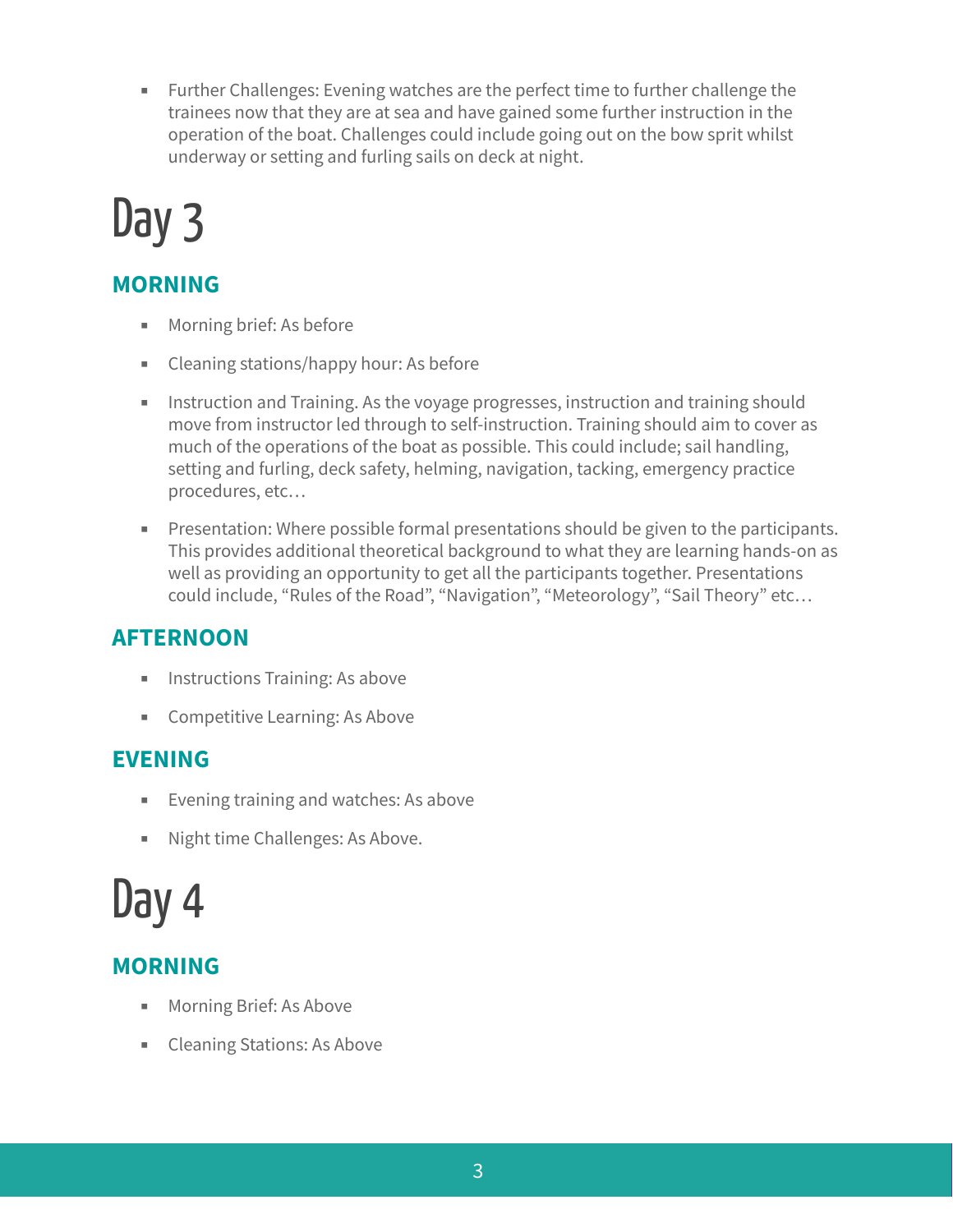- **EXECUTE:** Instruction and Training: As Above
- **•** Presentation: As Above

### **AFTERNOON (PROCEED TO ANCHOR)**

- **EXECUTE:** Instructions training: As above
- Competitive Learning: As Above
- $\blacksquare$  Rest Activities / games: By this time the trainees will be very fatigues. This is an opportunity to go alongside or anchor and provide trainees with a chance to go ashore and have some down time. It allows those still suffering seasickness a chance to finally recover and prepare for the rest of the voyage. Participants may be assigned tasks to accomplish such as finding out information on a member of each of the other watches.
- BBQ: A social aspect which allows watches to mingle and interact in relaxed atmosphere.
- Further Getting to Know You: If earlier in the day participants were instructed to find out information on other members of the crew, this can be an opportunity for participants to discuss what they have learned by way of introducing other members of the crew. An example of this activity is the "Three-Way-Talk."

### **EVENING (AT ANCHOR)**

■ Rest/Anchor Watches: An easy night at anchor will help recuperation.

# Day 5

# **MORNING (AT ANCHOR)**

- Morning Brief: As above
- Cleaning Stations: As above
- **EXED** Instruction and Training: By now participants should be leading their own training and practice under the supervision of the staff. They should be able to operate the vessel under their own volition with supervisors on the lookout for safety and ready to correct mistakes.
- **EXECUTE: Presentation: As above**

#### **AFTERNOON**

■ Instruction and Training: As above